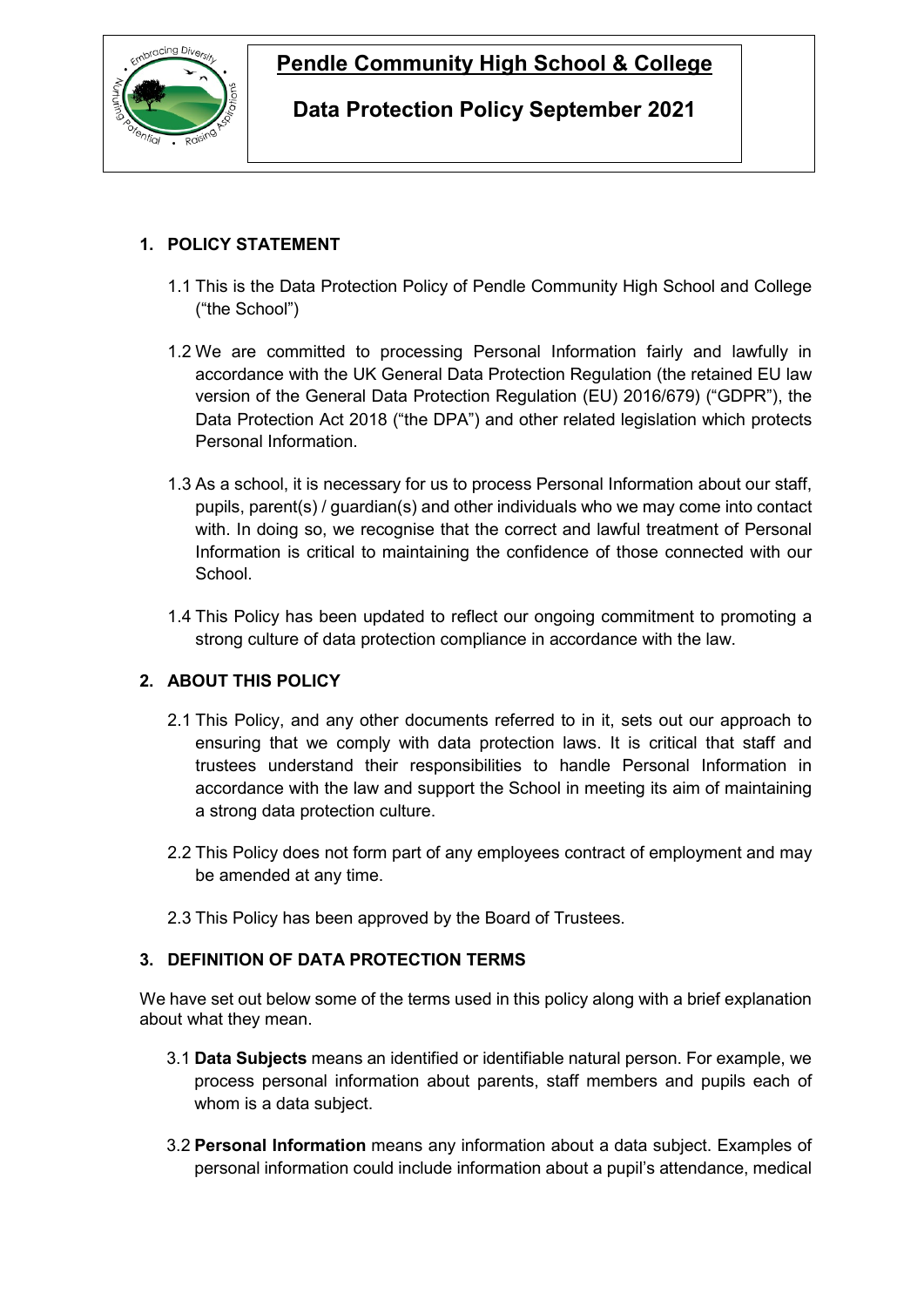conditions, Special Educational Needs requirements or photographs.

- 3.3 **Privacy Notices** are documents provided to data subjects which explain, in simple language, what information we collect about them, why we collect it and why it is lawful to do so. They also provide other important information which we are required to provide under data protection laws.
- 3.4 **Data Controllers** determine the purpose and means of processing personal information. They are responsible for establishing practices and policies in line with the GDPR. The School is a Data Controller.
- 3.5 **Data Users** are those of our staff members whose work involves processing personal information. Data users must protect the data they handle in accordance with this Policy and any applicable data security procedures at all times.
- 3.6 **Processing** means when personal information is used in a particular way. For example, we may need to collect, record, organise, structure, store, adapt or delete personal information. When we do this, we will be Processing.
- 3.7 **Special Category of Personal Information** means data revealing racial or ethnic origin, political opinions, religious or philosophical beliefs, or trade union membership, genetic data, biometric data, health data, data concerning a data subject's sex life or sexual orientation. These types of personal information are regarded as being more 'sensitive' and the law requires increased safeguards to be in place if we are to process this type of data.

# **4. DATA PROTECTION PRINCIPLES**

- 4.1 When we Process Personal Information, we will do so in accordance with the 'data protection principles'. In this regard, we will ensure that Personal Information is:-
	- (a) Processed lawfully, fairly and in a transparent manner **(Lawfulness, Fairness and Transparency**).
	- (b) Collected only for specified, explicit and legitimate purposes (**Purpose Limitation**).
	- (c) Adequate, relevant and limited to what is necessary in relation to the purposes for which it is Processed (**Data Minimisation**).
	- (d) Accurate and where necessary kept up to date (**Accuracy**).
	- (e) Not kept in a form which permits identification of Data Subjects for longer than is necessary for the purposes for which the data is Processed (**Storage Limitation**).
	- (f) Processed in a manner that ensures its security using appropriate technical and organisational measures to protect against unauthorised or unlawful Processing and against accidental loss, destruction or damage (**Security, Integrity and Confidentiality**).
- 4.2 We recognise that not only must we comply with the data protection principles, we must also demonstrate our compliance with these principles (**Accountability**).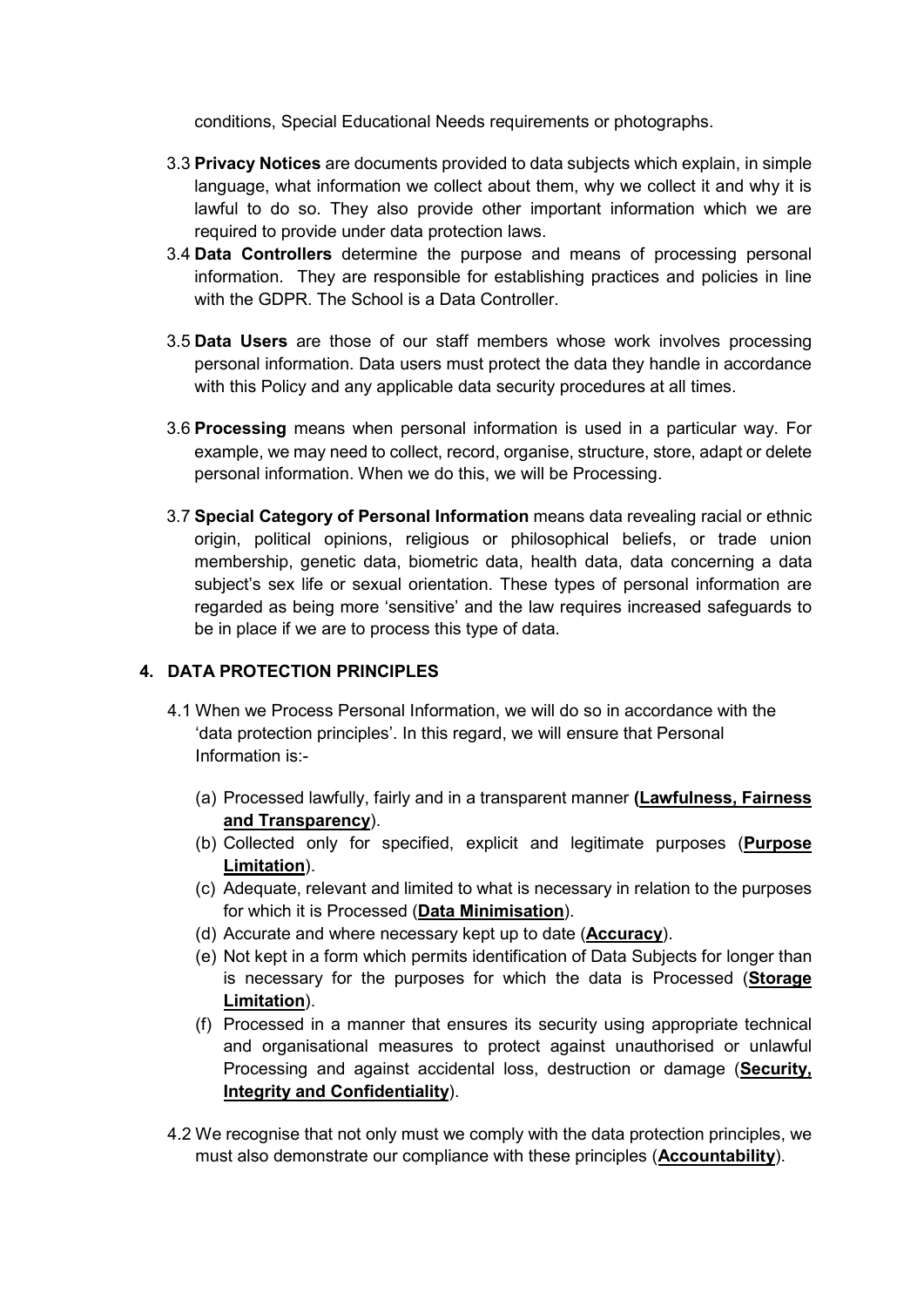# **5. DATA PROTECTION OFFICER**

- 5.1 The GDPR requires certain organisations, including schools, to appoint a 'Data Protection Officer' ("DPO"). The DPO must have expert knowledge in data protection law and practices. Our appointed DPO who fulfils these requirements is HY Education, who can be contacted by telephone on 0161 543 8884 or email at [DPO@wearehy.com](mailto:DPO@wearehy.com)
- 5.2 The DPO will carry out a number of important tasks which will include:-
	- (a) monitoring compliance with data protection laws and our data protection polices, including managing internal data protection activities; raising awareness of data protection issues, training staff and conducting internal audits.
	- (b) advising on, and monitoring, data protection impact assessments.
	- (c) cooperating and being the first point of contact with the Information Commissioner's Office, members of staff, parents and pupils.
- 5.3 The DPO will be independent of the School to avoid any conflict of interest.
- 5.4 The DPO will report to the highest level of management in the School which is to include the Headteacher and the Board of Trustees.

#### **6. LAWFULNESS, FAIRNESS, TRANSPARENCY**

#### <span id="page-2-0"></span>**Lawful Processing**

- 6.1 Personal Information must be Processed lawfully. Under data protection laws, there are a number of grounds which make it lawful to Process Personal Information. We will only Process Personal Information if one or more of the following apply:-
	- (a) the Data Subject has given his or her **consent**.
	- (b) the Processing is necessary for the **performance of a contract** with the Data Subject.
	- (c) the Processing is necessary to meet our **legal obligations**.
	- (d) the Processing is necessary to protect the Data Subject's **vital interests**.
	- (e) the processing is necessary for the performance of a task carried out in the public interest or in the exercise of official authority (often referred to as **Public Task**).
- 6.2 We recognise that some categories of Personal Information are more sensitive and further conditions must be satisfied if we are to Process this information (Special category and criminal conviction data). Where we Process these categories of Personal Information, we will ensure that we do so in accordance with the additional conditions for Processing set out under the GDPR and the DPA.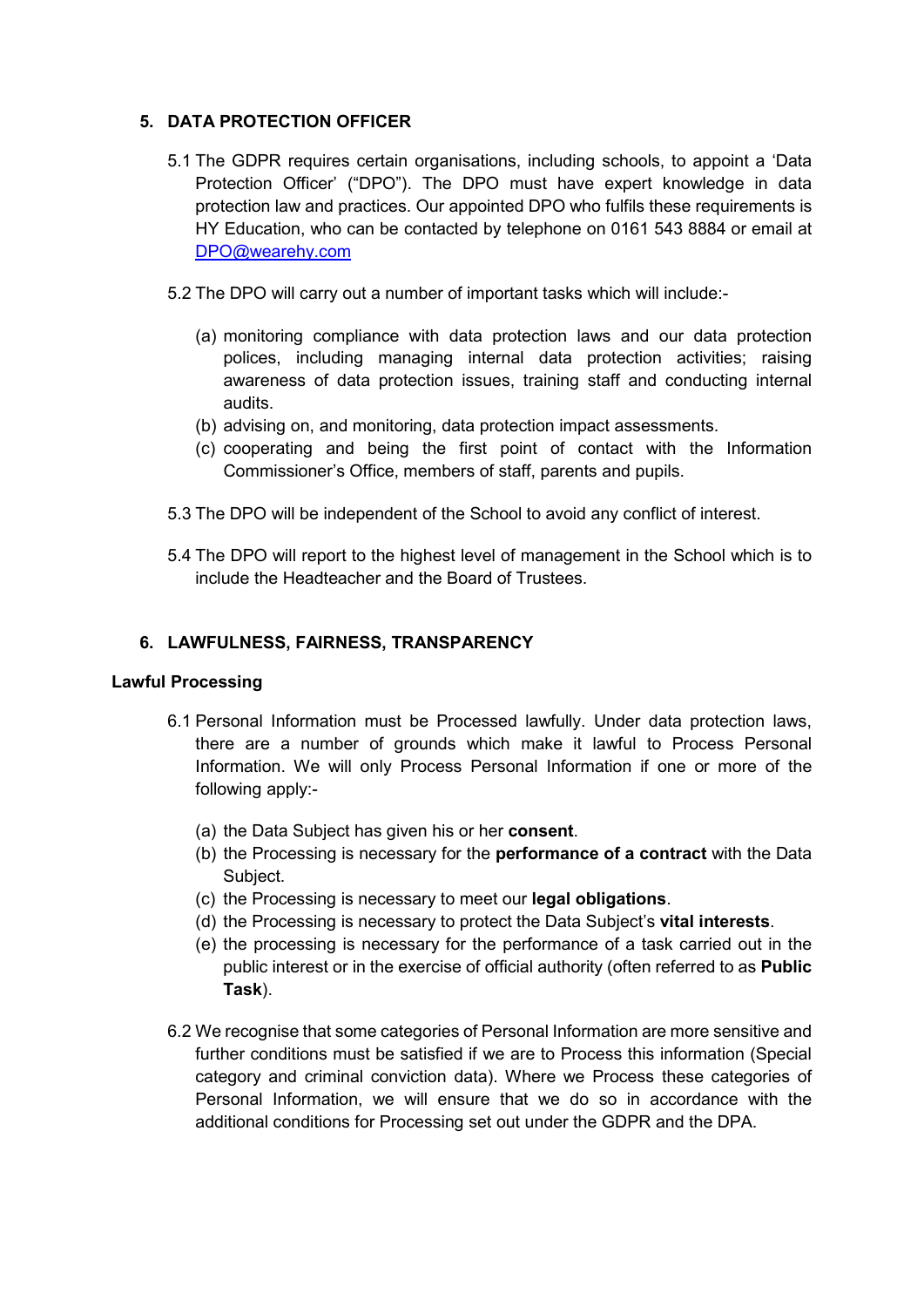# **Consent**

- 6.3 Where it is necessary for us to obtain your consent to process Personal Information, we will ensure that we do so in accordance with data protection laws.
- 6.4 Generally, we will only obtain consent where there is not another lawful ground (see [6.1\)](#page-2-0) for Processing. Some examples as to when we will obtain your consent is if we want to place a photograph of a pupil in the newspaper, on social media or in other publications to celebrate their achievements.
- 6.5 We recognise that under data protection laws, there are stricter rules as to how consent is obtained. We will ensure that when we obtain consent, we will:-
	- (a) take steps to ensure that we make it clear to Data Subjects what they are being asked to consent to.
	- (b) ensure that the Data Subject, either by a statement or positive action, gives their consent. We will never assume that consent has been given simply because a Data Subject has not responded to a request for consent.
	- (c) never use pre-ticked boxes as a means of obtaining consent.
	- (d) ensure that a Data Subject is informed that they can withdraw their consent at any time and the means of doing so.
	- (e) keep appropriate records evidencing the consents we hold.

#### **Transparency**

6.6 We are required to provide information to Data Subjects which sets out how we use their Personal Information as well as other information required by law. We will provide this information by issuing Privacy Notices which will be concise, transparent, intelligible, easily accessible, and in clear, plain language.

#### **7. PROCESSING FOR LIMITED PURPOSES**

We will only collect and Process Personal Information for specified, explicit and legitimate reasons. We will not further Process Personal Information unless the reason for doing so is compatible with the purpose or purposes for which it was originally collected.

#### **8. ADEQUATE, RELEVANT AND LIMITED PROCESSING**

We will only collect Personal Information to the extent that it is necessary for the specific purpose notified to the Data Subject.

# **9. ACCURATE DATA**

- 9.1 We will ensure that Personal Information we hold is accurate and kept up to date.
- 9.2 We will take all reasonable steps to ensure that Personal Information that is inaccurate is either erased or rectified without delay.
- 9.3 In supporting the School to maintain accurate records, staff, parents and other individuals whose Personal Information we may Process are responsible for:-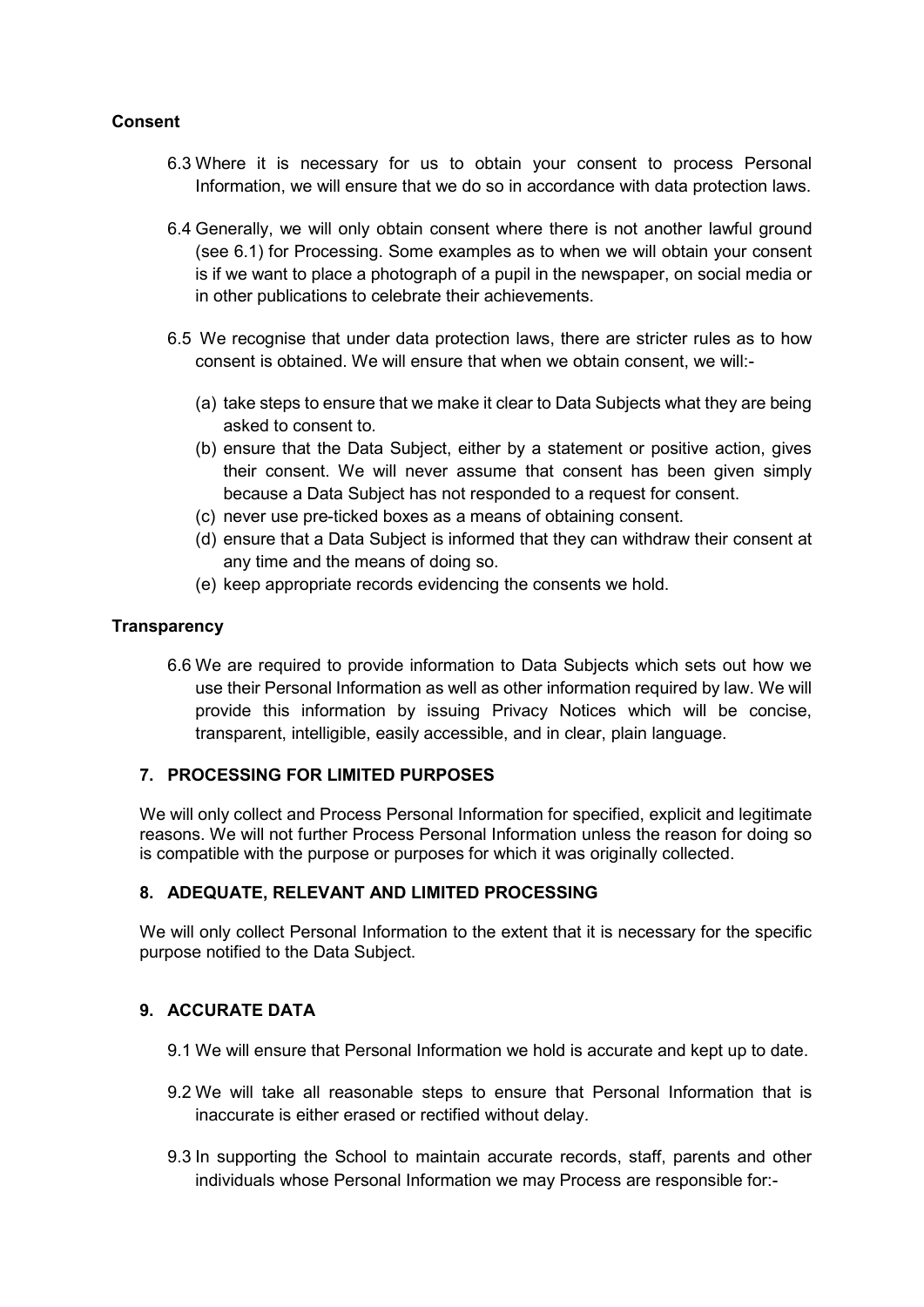- (a) Checking that any information that they provide to the School is accurate and up to date; and
- (b) Informing the School of any changes to information that they have provided.

#### **10. RETENTION**

- 10.1 We will not keep Personal Information for longer than is necessary for the purpose or purposes for which they were collected. We will take all reasonable steps to destroy and erase from our systems, all data which is no longer required.
- 10.2 We will maintain a records retention schedule which will assist the School to destroy Personal Information once it is no longer necessary and in a safe and secure manner.

#### **11. INDIVIDUAL RIGHTS**

- 11.1 We will Process all Personal Information in line with a Data Subject's rights, in particular, their right to:
	- (a) Request **access** to any data held about them by the School.
	- (b) **Rectification** of inaccurate information.
	- (c) **Erasure** of Personal Information.
	- (d) **Restrict** the Processing of Personal Information.
	- (e) **Object** to the Processing of Personal Information.
	- (f) To receive Personal Information in a commonly used format (known as **data portability**) and have this transferred to another controller without hindrance.
- 11.2 We will maintain a clear procedure detailing how such requests will be handled.

#### **12. DATA SECURITY**

- 12.1 We will implement appropriate technical and organisational measures to guard against unauthorised or unlawful Processing, and against accidental loss, destruction or damage.
- 12.2 We will develop, implement and maintain safeguards appropriate to our size, scope, our available resources and the level of risk identified.

#### **13. PRIVACY BY DESIGN AND DATA PROTECTION IMPACT ASSESSMENTS**

- 13.1 We will integrate privacy by design measures when Processing Personal Information by implementing appropriate technical and organisational measures in an effective manner, to ensure compliance with data privacy principles.
- 13.2 We will utilise Data Protection Impact Assessments ("DPIAs") which will be used when introducing new technologies or the Processing is likely to result in a high risk to the rights and freedoms of Data Subjects.